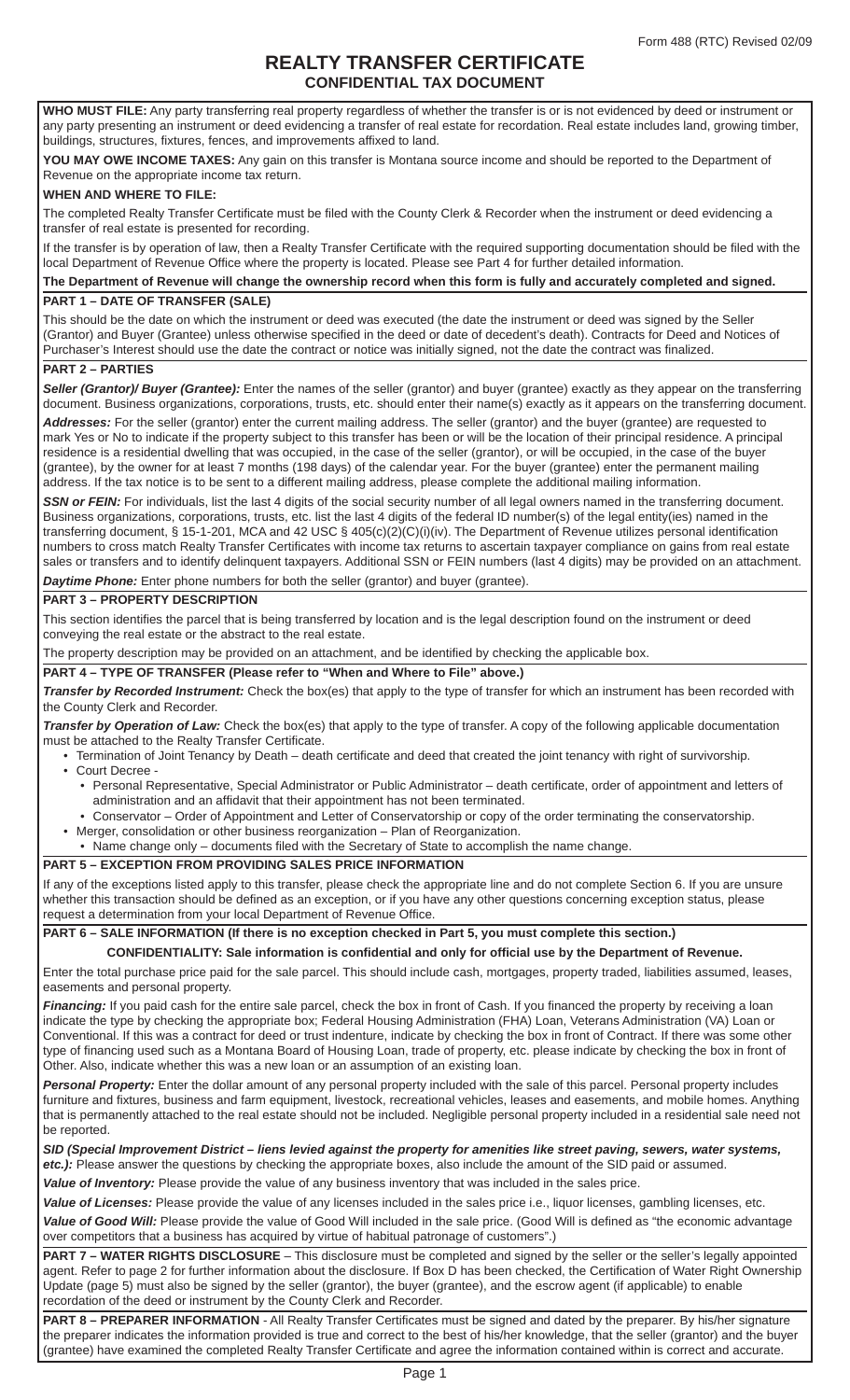# **WATER RIGHT DISCLOSURE INFORMATION**

The Water Right Disclosure is required by Montana Law. Legislators decided it is important for both the buyer and seller of property to know what the water right situation is — whether any water rights exist, and whether they are being transferred with or withheld from the property.

A water right is a legally protected right to beneficially use water in priority that was obtained in accordance with Montana law. Buyers should be careful to investigate whether water being used on a piece of property amounts to a valid water right, or is merely an unauthorized and unprotectable use of water. In Montana all irrigation water rights must have a valid DNRC water right number to be of record. However, existing rights for livestock and individual domestic, as opposed to municipal uses, based on an instream flow or groundwater source before July 1, 1973, do not need a DNRC water right number. If a water right does not have a DNRC number, and does not fall within the above narrow exception, then there is no water right.

Once the water rights appurtenant to a piece of property have been identified, the investigation of water right should not stop there. Although a water right may have a valid DNRC water right number, it may still be subject to final adjudication in Montana's general stream adjudication. The Montana Water Court is currently adjudicating all Statements of Claim for pre-July 1, 1973, water rights. How good a water right is depends on how it comes out of the adjudication, and how its priority compares to other water rights on a source of supply. You may need to consult an attorney or water rights consultant for an opinion as to the status of that water right. The Montana Water Court can answer questions about the current status of Statements of Claim being adjudicated by calling 1-800-624-3270 (in state) or 406-586-4364.

If there are water rights which have been historically used on the property being transferred, but are not going to be transferred in the sale of land, the deed must specifically exempt (reserve) those water rights from the land sale. Otherwise, if the deed is silent, the water rights automatically pass with the land by operation of law.

The following descriptions may be of some help in determining which box to mark in Part 7, Water Rights Disclosure. If further assistance is needed, you may want to seek legal advice.

## **CHECK ONLY ONE BOX (on Part 7, Water Rights Disclosure on page 3)**

To correctly complete this water right disclosure the seller needs to know if there are water rights in the seller's or previous land owner's name that are on record with the Department of Natural Resources & Conservation (DNRC).

- **A. Property is served by a public water supply, i.e., city or water district provides water.** Check this box if the water you use on the land described in this document is provided by a city, town, water users association, or other entity. The seller does not need to file a Water Right Ownership Update form.
- **B.** Seller has no water rights on record with DNRC to transfer. Check this box if you do not have any water rights on record with the Department of Natural Resources & Conservation. The seller does not need to file a Water Right Ownership Update form.
- **C. Seller is transferring ALL water rights on record with DNRC to the Buyer.** If all of the water rights you (seller) have on record with the DNRC will be transferring to the buyer, check this box. The seller does not need to file a Water Right Ownership Update form. All of the water rights associated with the land described in part 3 will have the owner name automatically updated. The fee for the ownership update must be submitted to the DNRC with the following information: the buyer's name and address, the seller's name and address, the geocode, the water right numbers being transferred, and the amount of the fee. The fee and the filing fee log sheet can be found at the following website, www.dnrc.mt.gov/wrd/water\_rts/HB39/. Submit the fee and filing fee log sheet to **OWNERSHIP UPDATE, DNRC, PO BOX 201601, HELENA MT 59620-1601**. DNRC will send an acknowledgement of the ownership update to the new owner.
- **D. Seller is dividing or exempting (reserving) water rights.** Seller must file Water Right Update form. If you (seller) have divided the property and water rights or have exempted (reserved) the water rights (not transferred with the land sale), check this box and complete the Certification on page 5. The seller must submit an Ownership Update–Exempt (Reserved) Water Right Form No. 642 and filing fee identifying which water right has been kept by the seller. If a water right has been divided, the seller must file an Ownership Update-Divided Interest Form No. 641 and filing fee explaining how and with whom the water right was divided.

Contact the DNRC for information if water is used on the property other than described above.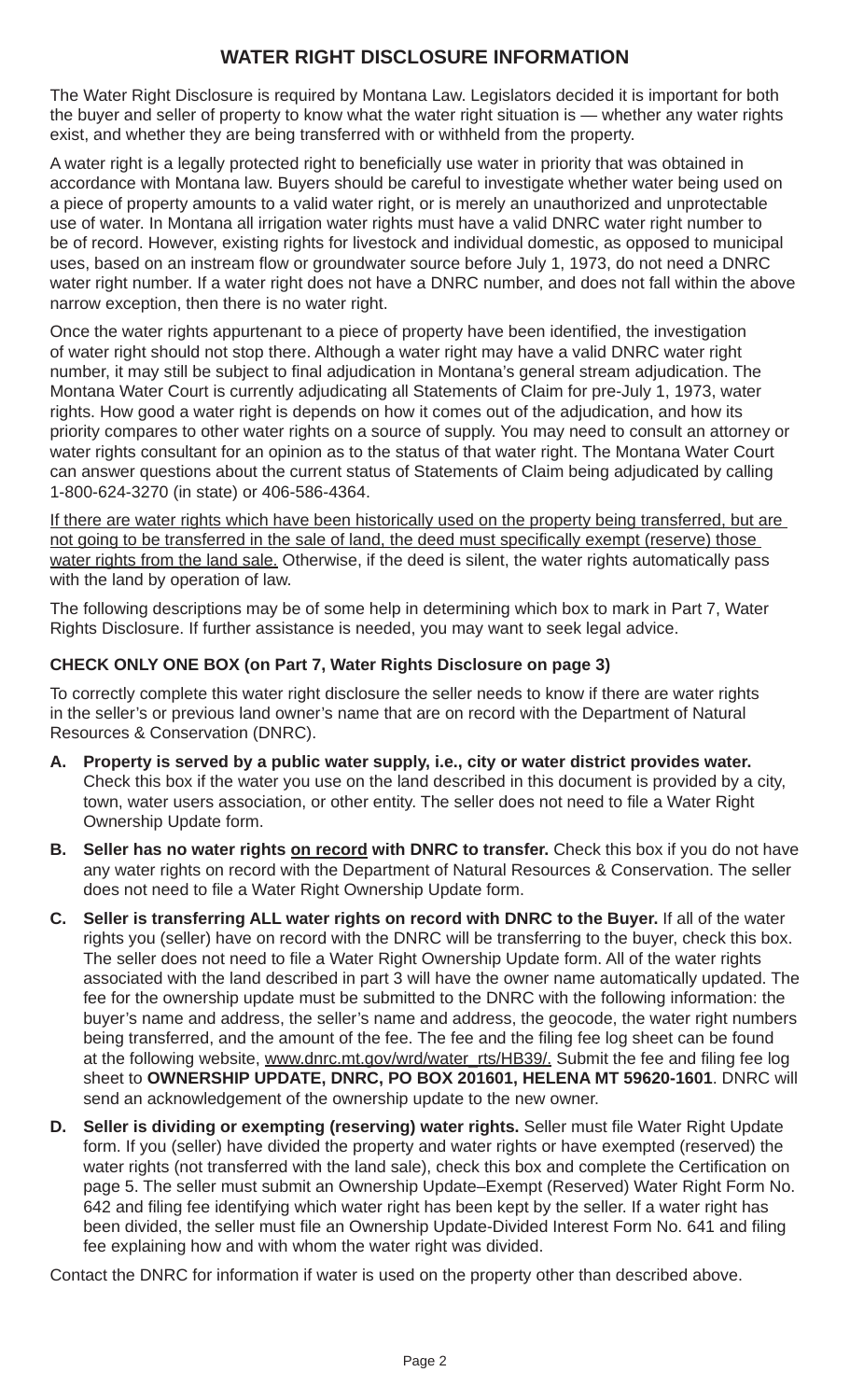| <b>Clear Form</b>                                                                                                                                                                                                              | GEOCODE(S)                                                                                                                                                                                                                                       |
|--------------------------------------------------------------------------------------------------------------------------------------------------------------------------------------------------------------------------------|--------------------------------------------------------------------------------------------------------------------------------------------------------------------------------------------------------------------------------------------------|
| <b>REALTY TRANSFER CERTIFICATE</b>                                                                                                                                                                                             |                                                                                                                                                                                                                                                  |
| CONFIDENTIAL TAX DOCUMENT                                                                                                                                                                                                      |                                                                                                                                                                                                                                                  |
| The information contained in this certificate is confidential                                                                                                                                                                  |                                                                                                                                                                                                                                                  |
| by Montana law. Unauthorized disclosure of this information<br>is a criminal offense.                                                                                                                                          | ASSESSMENT CODE: ______________                                                                                                                                                                                                                  |
|                                                                                                                                                                                                                                | The Department of Revenue will change the name on ownership records used<br>for the assessment and taxation of real property when this form is fully and                                                                                         |
|                                                                                                                                                                                                                                | accurately completed and signed. (Please read the attached instructions on<br>page 1 for assistance in completing and filing this form).                                                                                                         |
| <b>PART 1 - DATE OF TRANSFER (SALE)</b>                                                                                                                                                                                        | Montana law requires this form be completed and may impose up to a                                                                                                                                                                               |
| (MM/DD/YYYY)                                                                                                                                                                                                                   | \$500 penalty for failure to file a Realty Transfer Certificate (15-7-304, 305<br>and 310, MCA)                                                                                                                                                  |
| <b>PART 2 - PARTIES</b>                                                                                                                                                                                                        | Please complete this section in full, if additional space is required, please attach a separate page                                                                                                                                             |
| <b>SELLER (Grantor)</b>                                                                                                                                                                                                        | List the last 4 digits of the SSN or FEIN                                                                                                                                                                                                        |
| Name<br><u> 1980 - Johann John Stone, markin film yn y brenin y brenin y brenin y brenin y brenin y brenin y brenin y br</u>                                                                                                   | Assessor Code or<br>Main Geocode<br>$SSN$ $000 - 00 -$                                                                                                                                                                                           |
|                                                                                                                                                                                                                                |                                                                                                                                                                                                                                                  |
| (Permanent)                                                                                                                                                                                                                    | FEIN 00 - 000                                                                                                                                                                                                                                    |
|                                                                                                                                                                                                                                | Daytime Phone ________________________                                                                                                                                                                                                           |
| Seller Principal Residence __ Yes __ No                                                                                                                                                                                        | $\mathbf \sigma$<br>arce                                                                                                                                                                                                                         |
| <b>BUYER (Grantee)</b>                                                                                                                                                                                                         | SSN 000 - 00 - _______                                                                                                                                                                                                                           |
| Name                                                                                                                                                                                                                           |                                                                                                                                                                                                                                                  |
| (Permanent)<br><u> 1989 - Johann John Stone, markin amerikan basal dan berkembang di banyak di banyak di banyak di banyak di ban</u>                                                                                           | FEIN 00 - 000                                                                                                                                                                                                                                    |
|                                                                                                                                                                                                                                |                                                                                                                                                                                                                                                  |
| Buyer Principal Residence __ Yes __ No                                                                                                                                                                                         | Transfer to Trustee, Custodian, or other<br>Representative:                                                                                                                                                                                      |
| For Tax Notice                                                                                                                                                                                                                 | Trust FEIN 00 - 000                                                                                                                                                                                                                              |
| <u> 1989 - Johann John Stein, markin fan it ferskearre fan it ferskearre fan it ferskearre fan it ferskearre fan</u><br>(If different)                                                                                         |                                                                                                                                                                                                                                                  |
|                                                                                                                                                                                                                                |                                                                                                                                                                                                                                                  |
|                                                                                                                                                                                                                                | <b>PART 3 - PROPERTY DESCRIPTION</b> Please complete fully, if additional space is required, please attach a separate page                                                                                                                       |
| Legal Description: with a state of the control of the control of the control of the control of the control of the control of the control of the control of the control of the control of the control of the control of the con | □<br>Attachment                                                                                                                                                                                                                                  |
|                                                                                                                                                                                                                                |                                                                                                                                                                                                                                                  |
|                                                                                                                                                                                                                                | ___________City/Town ________________________________Section ___________Township ________________________                                                                                                                                        |
| <b>PART 4 - TYPE OF TRANSFER</b> Please complete fully, more than one may apply.                                                                                                                                               |                                                                                                                                                                                                                                                  |
|                                                                                                                                                                                                                                | <b>Transfer by Recorded Instrument</b>                                                                                                                                                                                                           |
|                                                                                                                                                                                                                                |                                                                                                                                                                                                                                                  |
| $\sqcup$ Sale<br>$\Box$ Gift<br>$\Box$ Barter                                                                                                                                                                                  | $\Box$ Nominal or No Consideration $\Box$ Part of 1031 or 1033 exchange<br>$\Box$ Transfer is subject to a reserved life estate                                                                                                                  |
| $\Box$ Termination of joint tenancy by<br>death<br>death                                                                                                                                                                       | <b>Transfer by Operation of Law</b><br>$\Box$ Termination of life estate by $\Box$ Court Decree<br>$\Box$ Merger, consolidation, or other<br>business entity reorganization                                                                      |
| <b>PART 5 - EXCEPTIONS FROM PROVIDING SALES PRICE INFORMATION</b>                                                                                                                                                              | Please complete fully, more than one may apply                                                                                                                                                                                                   |
| $\Box$ Gift                                                                                                                                                                                                                    | $\Box$ Transfer pursuant to court decree                                                                                                                                                                                                         |
| $\Box$ Transfer in contemplation of death without consideration                                                                                                                                                                | $\Box$ Tax deed or sheriff's deed                                                                                                                                                                                                                |
| $\Box$ Transfer between husband/wife or parent/child for nominal                                                                                                                                                               | $\Box$ Foreclosure (include trustee transfer under trust indenture and deed in                                                                                                                                                                   |
| consideration                                                                                                                                                                                                                  | lieu of foreclosure)                                                                                                                                                                                                                             |
| $\Box$ Transfer of property of the estate of a decedent<br>$\Box$ Transfer by government agency                                                                                                                                | $\Box$ Merger, consolidation or reorganization of business entity<br>$\Box$ Timberland/Forestland exemption                                                                                                                                      |
| $\Box$ Correction, modification, or supplement of previously recorded                                                                                                                                                          | $\Box$ Land eligible for Agricultural Classification (15-7-201, MCA)                                                                                                                                                                             |
| instrument, no additional consideration                                                                                                                                                                                        | $\Box$ Transfer to a revocable living trust                                                                                                                                                                                                      |
| $\Box$ Termination of joint tenancy by death<br>$\Box$ Termination of life estate by death                                                                                                                                     |                                                                                                                                                                                                                                                  |
|                                                                                                                                                                                                                                |                                                                                                                                                                                                                                                  |
| <b>PART 6 - SALE PRICE INFORMATION</b>                                                                                                                                                                                         | Please complete fully, more than one may apply                                                                                                                                                                                                   |
| Actual Sale Price \$<br>Financing: Cash _FHA _VA _Contract _Other                                                                                                                                                              | Value of good will included in sale \$<br>Was an SID payoff included in the sale price? ____ Yes _____No                                                                                                                                         |
| New loan<br>Terms:                                                                                                                                                                                                             | Did the buyer assume an SID? _____ Yes ______ No                                                                                                                                                                                                 |
| Value of personal property included in sale \$                                                                                                                                                                                 | Amount of SID paid or assumed: \$                                                                                                                                                                                                                |
| Value of inventory included in sale \$<br>Value of licenses included in sale \$                                                                                                                                                | Was a mobile home included in the sale? ____ Yes ____ No                                                                                                                                                                                         |
|                                                                                                                                                                                                                                | PART 7 - WATER RIGHT DISCLOSURE -- This Disclosure is only applicable to the property identified in PART 3 above                                                                                                                                 |
| $\Box$ B. Seller has no water                                                                                                                                                                                                  |                                                                                                                                                                                                                                                  |
| $\Box$ A. Property is served by a public water<br>supply, i.e., city, irrigation district, or<br>water district provides water.<br>DNRC to transfer.                                                                           | $\Box$ C. Seller is transferring ALL<br>$\Box$ <b>D.</b> Seller is dividing or exempting<br>rights on record with<br>water rights on record<br>(reserving) water rights. Seller<br>with DNRC to the Buyer.<br>must file Water Right Update form. |
| Seller (Grantor) Signature ________                                                                                                                                                                                            | Date                                                                                                                                                                                                                                             |
| <b>PART 8 - PREPARER INFORMATION</b>                                                                                                                                                                                           | Preparer's signature is required                                                                                                                                                                                                                 |
|                                                                                                                                                                                                                                | Name/Title example and the contract of the contract of the contract of the contract of the contract of the contract of the contract of the contract of the contract of the contract of the contract of the contract of the con                   |
|                                                                                                                                                                                                                                |                                                                                                                                                                                                                                                  |
| City                                                                                                                                                                                                                           | $ST$ $\frac{Zip}{2}$                                                                                                                                                                                                                             |
| <b>Clerk and Recorder Use Only</b>                                                                                                                                                                                             |                                                                                                                                                                                                                                                  |
| Recording Information: Document #                                                                                                                                                                                              | Date<br>Book __<br>Page                                                                                                                                                                                                                          |
| _Quit Claim<br>__Warranty<br>_Trust Deed                                                                                                                                                                                       | Contract for Deed<br><b>Grant</b><br>Decree<br>_Interest                                                                                                                                                                                         |
| _Notice of Purchaser's Interest<br>Bargain & Sale Deed<br>Tax Deed<br>Beneficiary Deed<br>$\sqrt{\phantom{a}}$ Other                                                                                                           | Statement of Acknowledgement<br>_Termination of Joint Tenancy                                                                                                                                                                                    |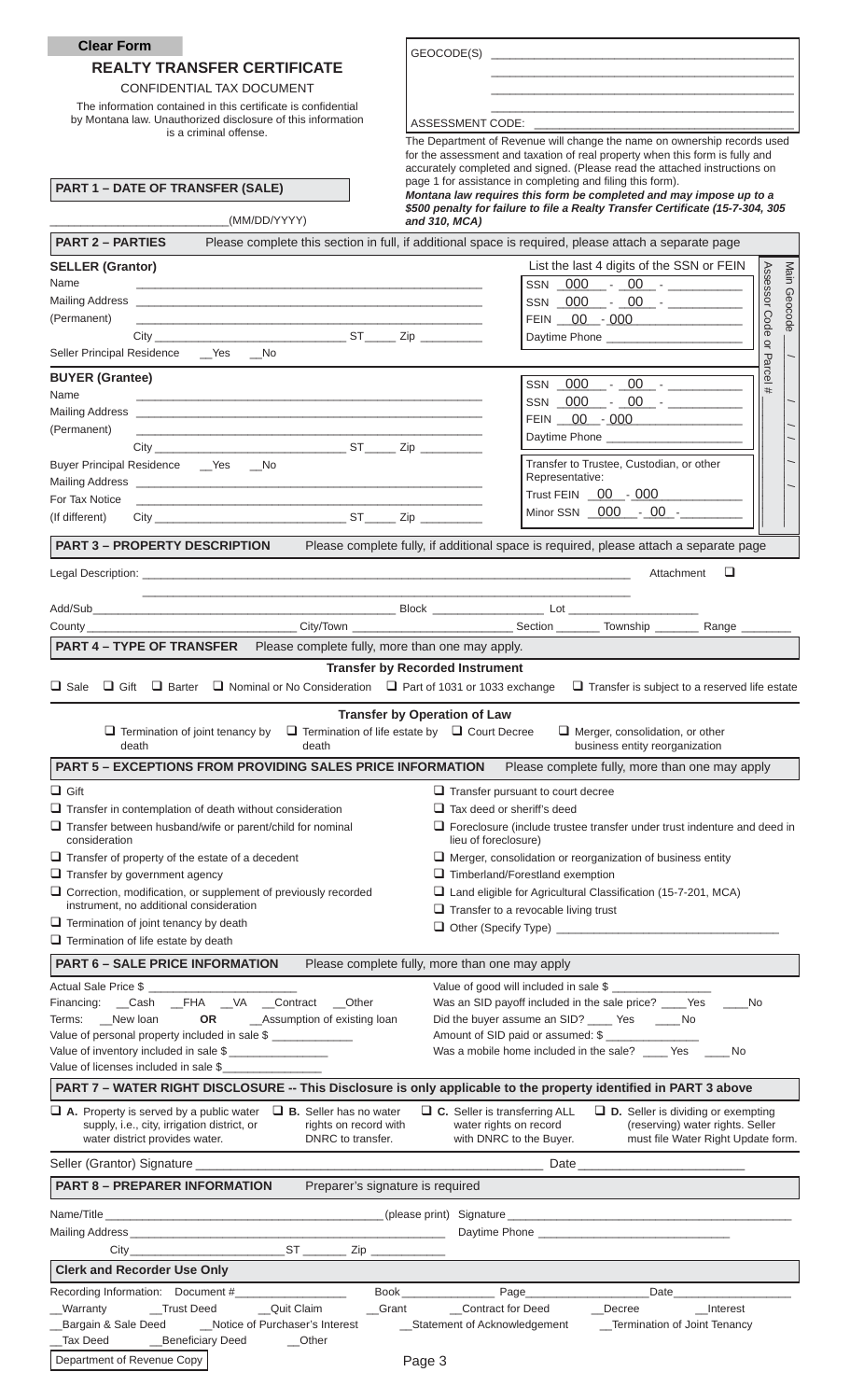|                                                                                                                                                                                                                                | GEOCODE(S)                                                                                                                                                 |
|--------------------------------------------------------------------------------------------------------------------------------------------------------------------------------------------------------------------------------|------------------------------------------------------------------------------------------------------------------------------------------------------------|
| <b>REALTY TRANSFER CERTIFICATE</b>                                                                                                                                                                                             |                                                                                                                                                            |
| CONFIDENTIAL TAX DOCUMENT                                                                                                                                                                                                      | <u> 1989 - Johann John Stein, markin fan it ferstjer fan de ferstjer fan it ferstjer fan it ferstjer fan it fers</u>                                       |
| The information contained in this certificate is confidential<br>by Montana law. Unauthorized disclosure of this information                                                                                                   |                                                                                                                                                            |
| is a criminal offense.                                                                                                                                                                                                         | The Department of Revenue will change the name on ownership records used                                                                                   |
|                                                                                                                                                                                                                                | for the assessment and taxation of real property when this form is fully and<br>accurately completed and signed. (Please read the attached instructions on |
| <b>PART 1 - DATE OF TRANSFER (SALE)</b>                                                                                                                                                                                        | page 1 for assistance in completing and filing this form).                                                                                                 |
|                                                                                                                                                                                                                                | Montana law requires this form be completed and may impose up to a<br>\$500 penalty for failure to file a Realty Transfer Certificate (15-7-304, 305       |
| (MM/DD/YYYY)                                                                                                                                                                                                                   | and 310, MCA)                                                                                                                                              |
| <b>PART 2 - PARTIES</b>                                                                                                                                                                                                        | Please complete this section in full, if additional space is required, please attach a separate page                                                       |
| <b>SELLER (Grantor)</b><br>Name                                                                                                                                                                                                | Assessor Code<br>Main Geocode                                                                                                                              |
|                                                                                                                                                                                                                                |                                                                                                                                                            |
| (Permanent)                                                                                                                                                                                                                    |                                                                                                                                                            |
| Seller Principal Residence __ Yes __ No                                                                                                                                                                                        | $\supseteq$                                                                                                                                                |
|                                                                                                                                                                                                                                | Parcel                                                                                                                                                     |
| <b>BUYER (Grantee)</b><br>Name                                                                                                                                                                                                 | #                                                                                                                                                          |
|                                                                                                                                                                                                                                |                                                                                                                                                            |
| (Permanent)                                                                                                                                                                                                                    |                                                                                                                                                            |
| Buyer Principal Residence __ Yes __ No                                                                                                                                                                                         |                                                                                                                                                            |
|                                                                                                                                                                                                                                |                                                                                                                                                            |
| For Tax Notice<br>the control of the control of the control of the control of the control of the control of                                                                                                                    |                                                                                                                                                            |
| (If different)                                                                                                                                                                                                                 |                                                                                                                                                            |
|                                                                                                                                                                                                                                | PART 3 - PROPERTY DESCRIPTION Please complete fully, if additional space is required, please attach a separate page                                        |
|                                                                                                                                                                                                                                | □<br>Attachment                                                                                                                                            |
|                                                                                                                                                                                                                                |                                                                                                                                                            |
|                                                                                                                                                                                                                                |                                                                                                                                                            |
| <b>PART 4 - TYPE OF TRANSFER</b> Please complete fully, more than one may apply.                                                                                                                                               |                                                                                                                                                            |
|                                                                                                                                                                                                                                | <b>Transfer by Recorded Instrument</b>                                                                                                                     |
| $\Box$ Sale<br>$\Box$ Nominal or No Consideration $\Box$ Part of 1031 or 1033 exchange<br>$\Box$ Gift<br>$\Box$ Barter                                                                                                         | $\Box$ Transfer is subject to a reserved life estate                                                                                                       |
|                                                                                                                                                                                                                                | <b>Transfer by Operation of Law</b>                                                                                                                        |
| $\Box$ Termination of joint tenancy by<br>death<br>death                                                                                                                                                                       | $\Box$ Termination of life estate by $\Box$ Court Decree<br>$\Box$ Merger, consolidation, or other<br>business entity reorganization                       |
| <b>PART 5 - EXCEPTIONS FROM PROVIDING SALES PRICE INFORMATION</b>                                                                                                                                                              | Please complete fully, more than one may apply                                                                                                             |
| $\Box$ Gift                                                                                                                                                                                                                    | $\Box$ Transfer pursuant to court decree                                                                                                                   |
| $\Box$ Transfer in contemplation of death without consideration                                                                                                                                                                | $\Box$ Tax deed or sheriff's deed                                                                                                                          |
| $\Box$ Transfer between husband/wife or parent/child for nominal<br>consideration                                                                                                                                              | $\Box$ Foreclosure (include trustee transfer under trust indenture and deed in<br>lieu of foreclosure)                                                     |
| $\Box$ Transfer of property of the estate of a decedent                                                                                                                                                                        | $\Box$ Merger, consolidation or reorganization of business entity                                                                                          |
| $\Box$ Transfer by government agency                                                                                                                                                                                           | $\Box$ Timberland/Forestland exemption                                                                                                                     |
| $\Box$ Correction, modification, or supplement of previously recorded<br>instrument, no additional consideration                                                                                                               | $\Box$ Land eligible for Agricultural Classification (15-7-201, MCA)<br>$\Box$ Transfer to a revocable living trust                                        |
| $\Box$ Termination of joint tenancy by death                                                                                                                                                                                   |                                                                                                                                                            |
| $\Box$ Termination of life estate by death                                                                                                                                                                                     |                                                                                                                                                            |
| <b>PART 6 - SALE PRICE INFORMATION</b>                                                                                                                                                                                         | Please complete fully, more than one may apply                                                                                                             |
| Actual Sale Price \$<br>Financing: __Cash __FHA __VA __Contract __Other                                                                                                                                                        | Value of good will included in sale \$<br>Was an SID payoff included in the sale price? ____ Yes _____No                                                   |
| OR<br>_Assumption of existing loan<br>Terms: New loan                                                                                                                                                                          | Did the buyer assume an SID? _____ Yes ______ No                                                                                                           |
| Value of personal property included in sale \$                                                                                                                                                                                 | Amount of SID paid or assumed: \$                                                                                                                          |
| Value of inventory included in sale \$<br>Value of licenses included in sale \$                                                                                                                                                | Was a mobile home included in the sale? _____ Yes ______ No                                                                                                |
|                                                                                                                                                                                                                                | PART 7 - WATER RIGHT DISCLOSURE -- This Disclosure is only applicable to the property identified in PART 3 above                                           |
| $\Box$ A. Property is served by a public water $\Box$ B. Seller has no water                                                                                                                                                   | $\Box$ C. Seller is transferring ALL<br>$\Box$ D. Seller is dividing or exempting                                                                          |
| supply, i.e., city, irrigation district, or<br>rights on record with<br>water district provides water.<br>DNRC to transfer.                                                                                                    | water rights on record<br>(reserving) water rights. Seller<br>with DNRC to the Buyer.<br>must file Water Right Update form.                                |
|                                                                                                                                                                                                                                |                                                                                                                                                            |
| <b>PART 8 - PREPARER INFORMATION</b><br>Preparer's signature is required                                                                                                                                                       |                                                                                                                                                            |
| Name/Title example and the set of the set of the set of the set of the set of the set of the set of the set of the set of the set of the set of the set of the set of the set of the set of the set of the set of the set of t |                                                                                                                                                            |
|                                                                                                                                                                                                                                |                                                                                                                                                            |
|                                                                                                                                                                                                                                |                                                                                                                                                            |
| <b>Clerk and Recorder Use Only</b>                                                                                                                                                                                             |                                                                                                                                                            |
| Recording Information: Document #<br>Book _<br>_Trust Deed<br>Quit Claim<br>__Warranty<br>Grant                                                                                                                                | Page<br>Date<br>_Contract for Deed<br>Decree<br>__Interest                                                                                                 |
| Bargain & Sale Deed<br>Notice of Purchaser's Interest                                                                                                                                                                          | _Statement of Acknowledgement<br>_Termination of Joint Tenancy                                                                                             |
| Beneficiary Deed<br><b>Tax Deed</b><br>__Other                                                                                                                                                                                 |                                                                                                                                                            |
| <b>Buyer/Seller Copy</b>                                                                                                                                                                                                       | Page 4                                                                                                                                                     |